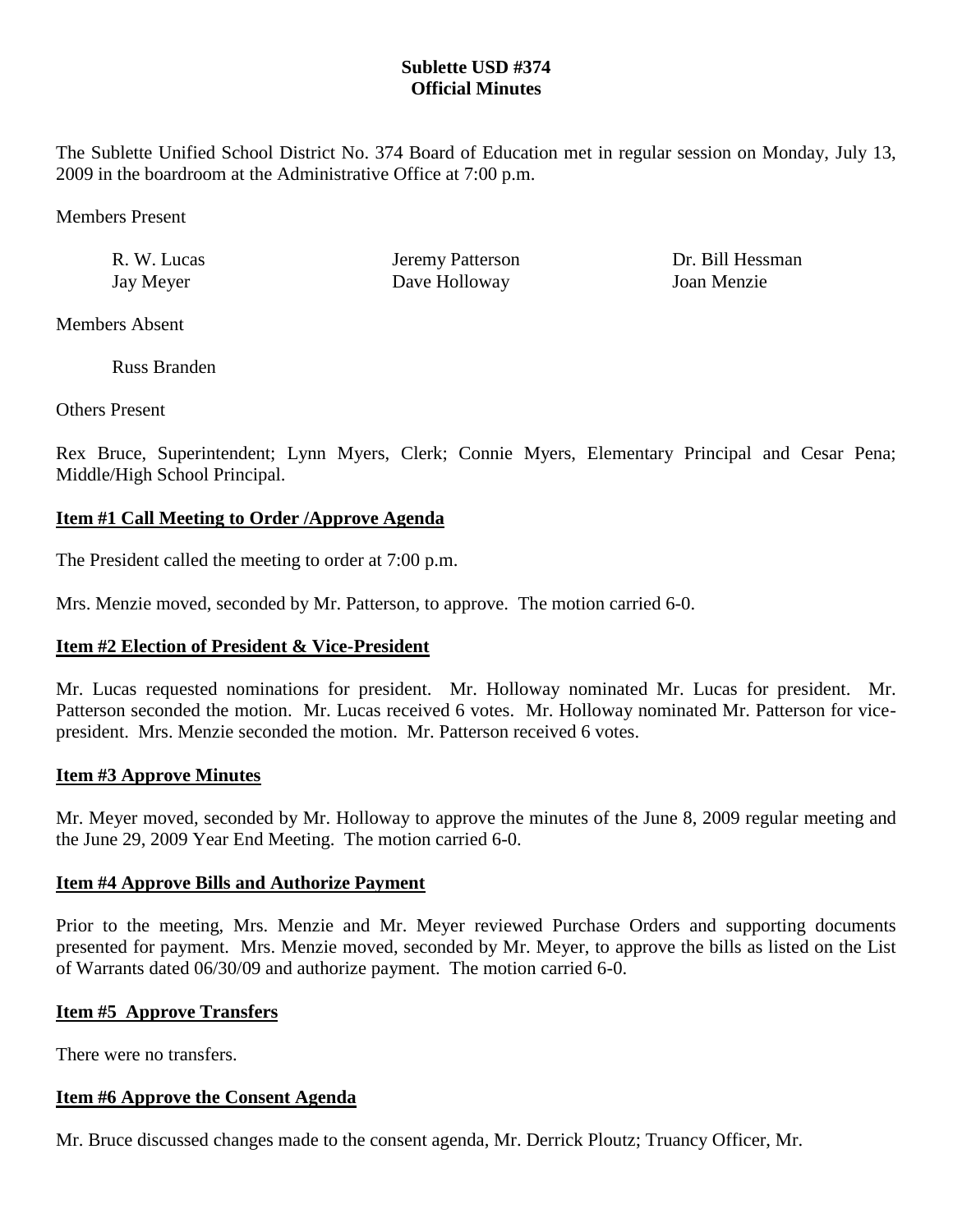Board Minutes Page 2 July 13, 2009

Rick Yoxall; Board Attorney and mileage \$.55 per mile. Mrs. Myers reviewed changes in the elementary school student handbook. Mr. Pena informed the board that he was consolidating the high school student handbook and the high school student athletic handbook. This handbook will be approved at the August 10, 2009 Board of Education Meeting. Mr. Meyer moved, seconded by Mr. Holloway to approve the consent agenda. The motion carried 6-0.

## **PUBLIC FORUM**

There was no public forum.

### **Item #7 Reports**

### **Principals**

Mrs. Myers discussed the spring test scores and advised the district had made AYP in all areas. Mr. Pena informed the board that Mr. Steve Simpson had been named the Kansas 2009 Track and Field coach of the year.

#### SWPRSC/HPEC

Mr. Meyer reported on the SWPRSC Board meeting. Mr. Lucas reported on the HPEC meeting.

#### Superintendent:

Mr. Bruce informed the Board that parts to fix the problems, caused by electric surges on the wind generator should be installed this week. He reported on the summer food program; average during summer school: breakfast-50 lunch-100; after summer school: breakfast-20 lunch-60. He informed the board that the district's property valuation had increased, discussed the year end balances and that bus bids would be presented at the August meeting.

#### **Item #8 Consider Bond Refinance**

At 7:54 p.m. Mr. Meyer moved, seconded by Mrs. Menzie to approve a resolution authorizing and directing the issuance, sale and delivery of \$3,115,000 principal amount of general obligation refunding bonds, series 2009, of Unified School District No. 374, Haskell County, Kansas (Sublette); providing for the levy and collection of an annual tax for the purpose of paying the principal of and interest on said bonds as they become due; making certain covenants and agreements to provide for the payment and security thereof; and authorizing certain other documents and actions connected therewith. The motion carried 6-0. The savings to district taxpayers is \$96,734.03.

#### **Item #9 Executive Session – Non-elected Personnel**

There was no executive session.

#### **Item #10 Contract Approval**

Mrs. Menzie moved, seconded by Mr. Patterson, to approve the contract for Rosa Gonzalez as grade school dishwasher. The motion carried 6-0.